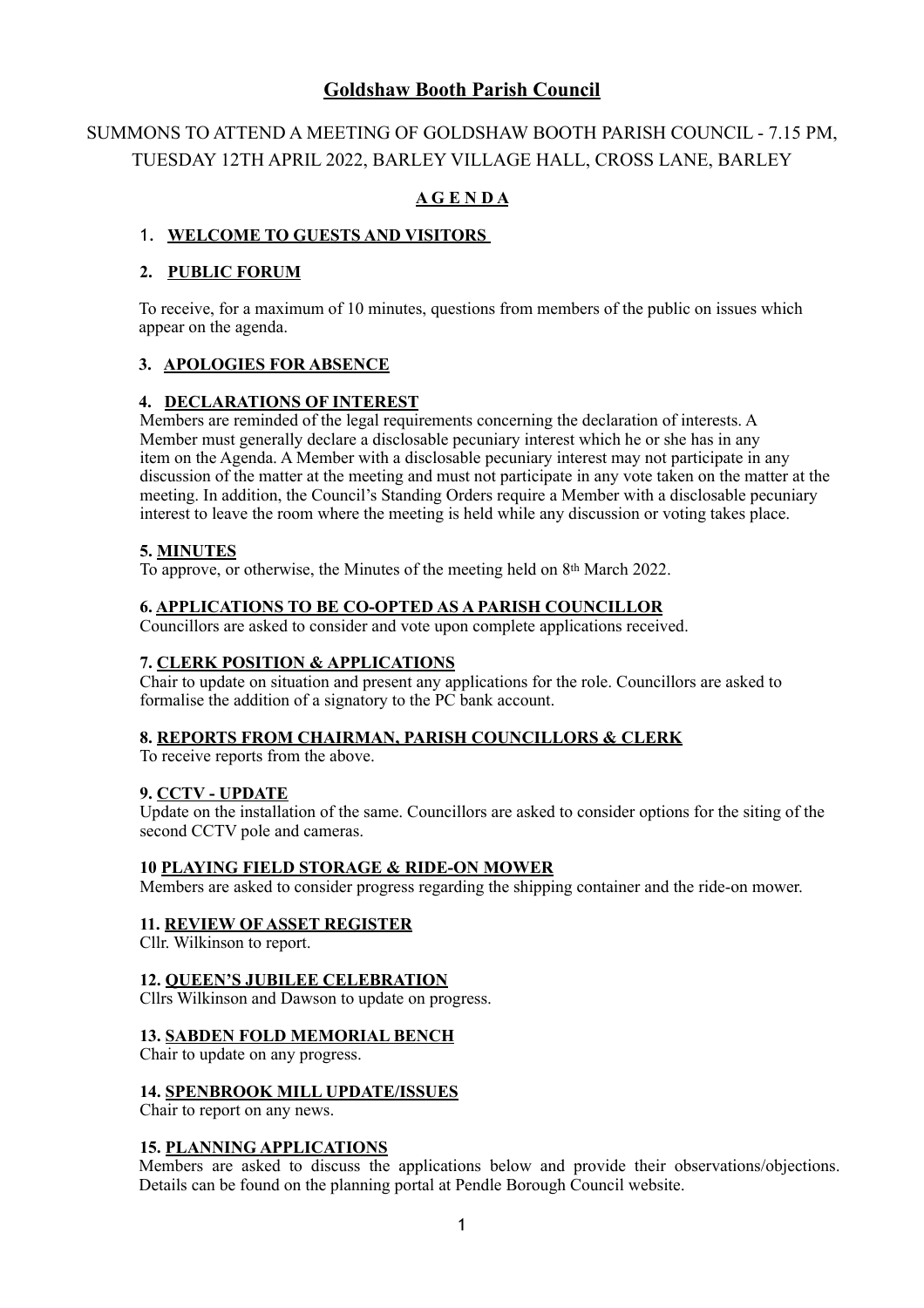#### **No planning applications at the time of writing.**

# **16. SECTION 106 MONIES/PLAY AREA**

This is a regular monthly item to continue discussions regarding the funds. Chair will update.

- Play equipment
- Access-for-All

As plans for Access-4-All to the park area progress, Councillors are asked to consider residents ideas and views regarding communal garden areas, areas of education, Sparable Wood, the 'pond/wetland' area and the football pitch.

# **17.PARISH MAINTENANCE**

This regular monthly item is intended to identify any maintenance/jobs in the village which require attention. Members are asked to discuss and agree which jobs are to be undertaken during the month.

- Mowing of park, football pitch and woodland pathways
- Boskins
- Parish benches
- Osborne Terrace/Gorrel Close pathway
- Gardener
- Post box painting
- Way-leave monies
- Osborne Terrace sunken drain (possible sink hole)
- Barley Bank Wood (in relation to power supply for Goldshaw Booth)

Councillors are asked to consider establishing a Friends of Goldshaw Booth group to help with Parish maintenance. Cllr. Dawson will update on interest shown so far.

## 18**. BEST KEPT VILLAGE**

Cllr. Wilkinson to update.

#### 19**. UNAUTHORISED TREE-FELLING UPDATE**

Chair to update on PBC investigation.

#### **20. FINANCIAL TRANSACTIONS**

Financial transactions for March-April 2022 are listed for approval. Any items for payment received after the publication of the Agenda will be presented at the meeting.

#### **Expenditure**

Lathams £123.00 14.3.22 (reimbursement to former Clerk)

Zurich £562.42 21.3.22 (reimbursement to former Clerk)

LALC Membership £61.03

Tricad £594.00

PBC Green Bin Subscription £37

Pendle Leisure Trust Swimming initiative £192.84 (funded by Barley Parish Council and individual donations)

#### **Income**

Toilet: To be advised by Cllr Wilkinson

# 21**. ACCOUNTS & STATUTORY DOCS. (BUDGET REVIEW)**